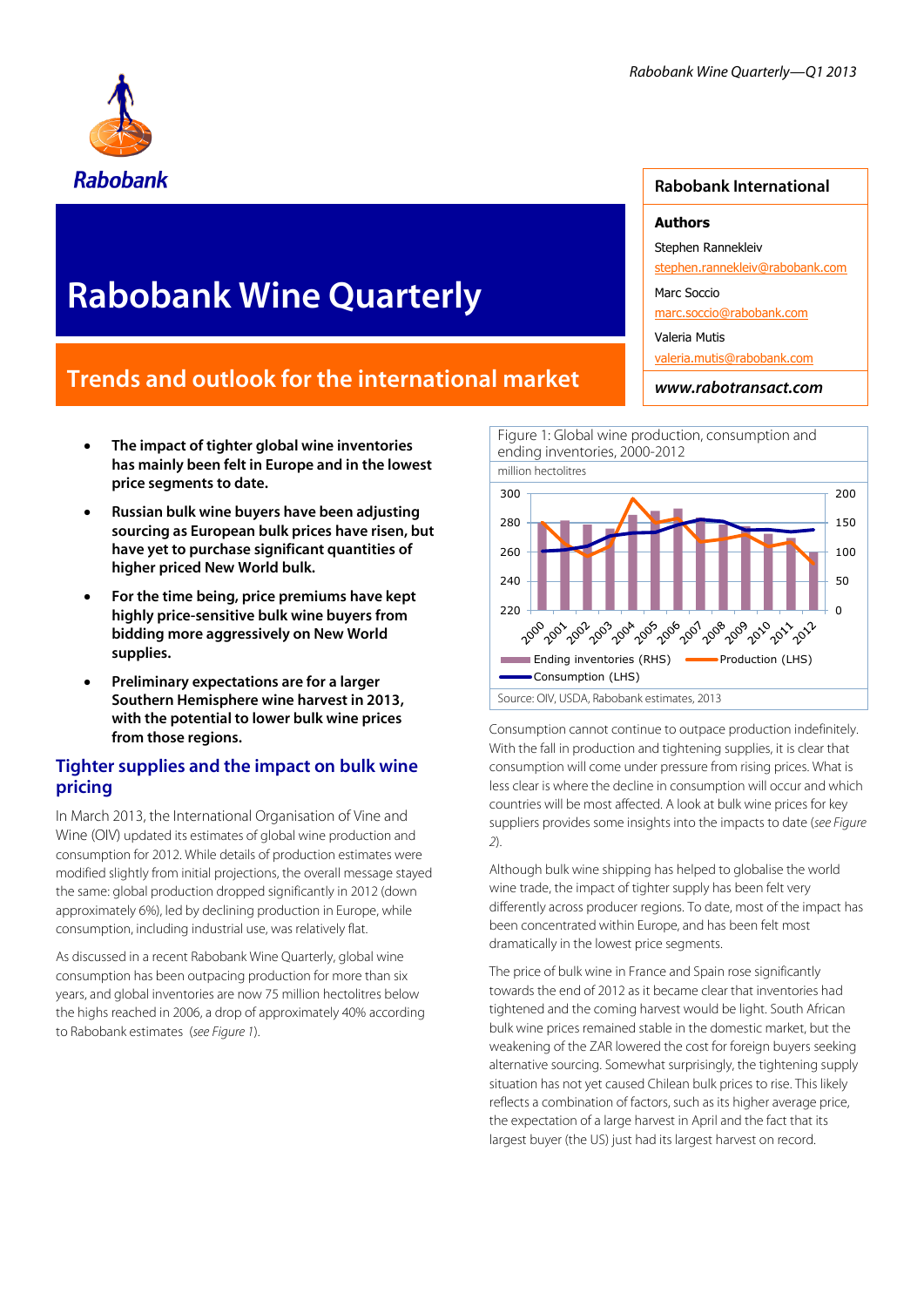

With rising prices and tighter inventories in Europe, a key question for the industry is whether the traditional buyers of European bulk wine (e.g. other EU countries, Russia and China) will accept higher prices, move to seek lower quality sources of supply, or simply reduce bulk wine purchases because consumers will not accept higher prices for wine.

Spanish bulk wine exports may be a good bellwether for how the market is responding, as they are an important source of supply for other European countries as well as for many emerging markets. According to OEMV data, Spanish bulk exports fell 20% in 2012 as the average price rose 33.7%. Germany, a major importer of Spanish bulk wine and a notoriously price-sensitive market, appeared to take the price increase in its stride. German buyers increased imports of Spanish bulk wine (+15.8%) and only moderately reduced imports of Spanish bottled wine (-7.9%). China cut its imports of Spanish bulk wine by approximately 12 million litres, but this was more than compensated by their increase in Chilean bulk imports, which increased more than 25 million litres.

While some buyers have taken the rising prices in their stride, others appear to be reducing consumption, and the ultimate response across the market remains to be seen.

#### *Wine distillation declining*

One segment that we believe has seen a notable reduction in demand for bulk wine is the European distillers. Generally, distillers use the lowest priced wines as quality is not critical. Alcohol distilled from wine has various uses, but one notable use is in brandy and cognac. Western Europe currently accounts for over 150 million litres of brandy and cognac consumption. But brandy is a pricesensitive category and its consumption has been steadily declining at a rate of around 4% per year from 2006 to 2012.

In the EU, distillation of grapes had been subsidised as a means of removing excess supply. With the removal of distilling subsidies starting in 2008 and the tightening of the grape market, the cost of alcohol distilled from grapes increased by nearly 400% between 2008 and 2012 (*see Figure 3*). With rising input costs eroding margins, brandy producers in some European countries are reducing their use of distilled wine and beginning to reformulate their lower priced brands using alcohol from sugar. The products can no longer be marketed as brandy and instead are positioned as liqueurs, but essentially taste the same and consumers have not shown any adverse reactions..



*How will Russia respond to higher prices?*

A key factor in any attempt to identify the potential impact of tighter supplies on consumption patterns and wine pricing is the reaction of the Russian market. Russia is the fifth-largest wine importer in the world and a notoriously price-sensitive market. Its four largest suppliers are Spain, Italy, France and Ukraine—all of which experienced significant production declines in 2012. Russia was the fourth-largest importer of Spanish wine in 2011, importing over 166 million litres of mostly low-priced Spanish bulk. But with Spanish bulk wine prices for the Russian market rising approximately 38% through 2012, Russian imports declined by 67%. or more than 110 million litres.

Recent developments show that Russian buyers have been actively seeking alternative suppliers at lower costs to fill the gap left by Spanish bulk. Russian imports from Moldova and Ukraine grew significantly in 2012, but as these suppliers were also affected by the light recent harvest, they may find it difficult to maintain such volumes. As South Africa's pricing position improved with the weakening of the ZAR, Russia's imports from that country nearly quadrupled. Similarly, Russia became the largest importer of Brazilian wine by volume in 2012 (after importing no Brazilian wine in 2011), though at one-tenth of Brazil's average export price from 2011. While these are noteworthy developments, the increases in imports from these suppliers only compensate for one quarter of the decline in imports from Spain. Even with the recent news that Russia is lifting its ban on wine imports from Georgia, it is unclear whether this will be enough to compensate for the loss of volumes from Spain.

As all its major suppliers have experienced a decline in production in 2012 and are seeing a rise in bulk wine prices, Russian importers will be faced with a decision: seek alternative suppliers (e.g. Chile, Australia and Argentina) at higher prices than they had been paying, or accept a decline in wine import volumes.

## *Implications for the industry*

The degree to which Russia (and other price-sensitive markets) is willing to secure supply from alternative sources at higher prices has critical implications for the industry as a whole. Bulk wine prices in Chile have not yet risen in spite of the tightening global supply situation. The fact that they haven't declined yet either, despite the prospect of a large harvest, may be a reflection of the tighter supply situation. The current expectation is that pricing to growers for the upcoming harvest is set to decline and that bulk prices could follow. These conditions could change if alternative buyers, such as Russia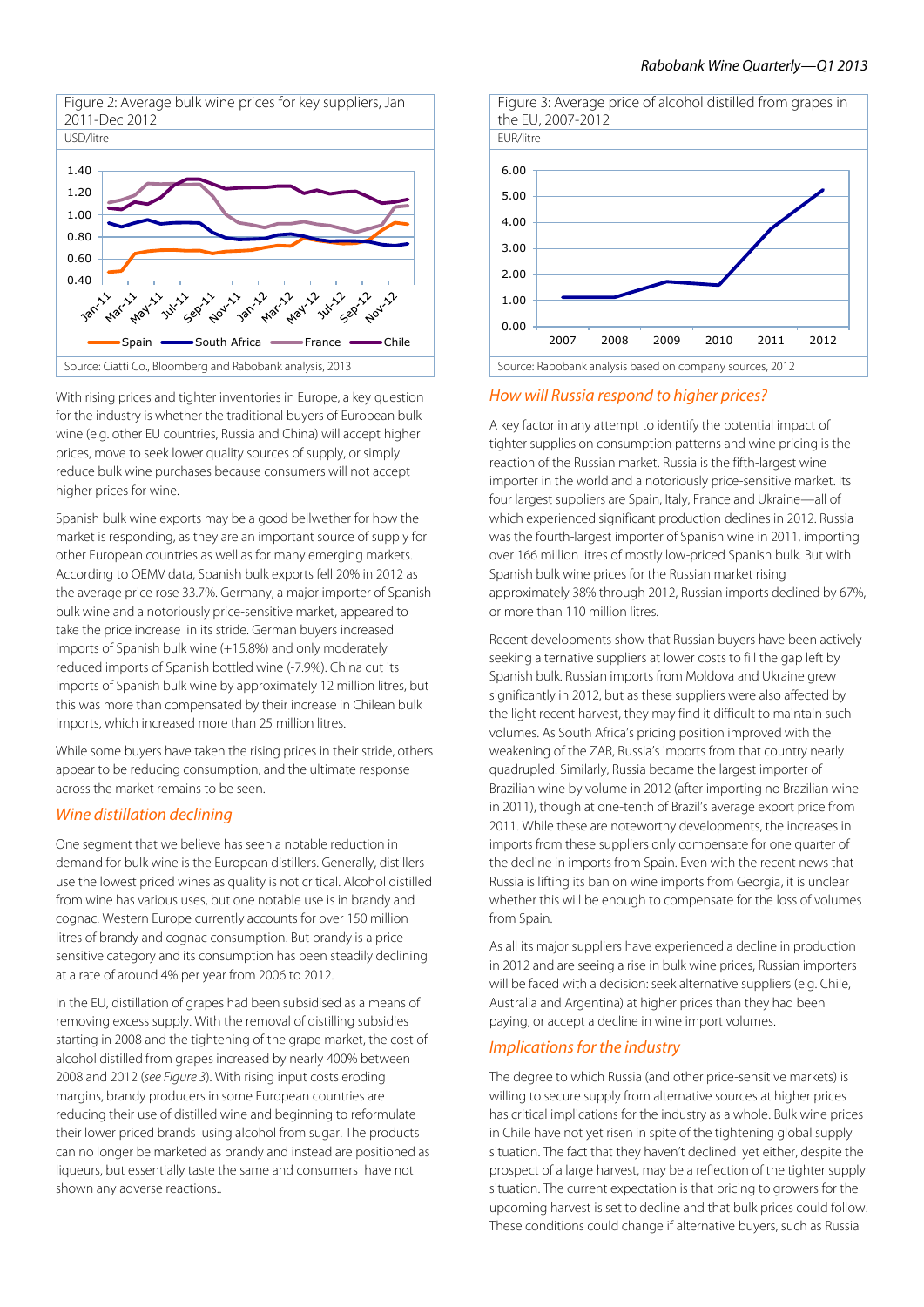(or even some European countries), start to bid more aggressively for New World production and place additional upward pressure on bulk wine prices. This could have positive implications for growers in markets that export bulk wine, such as Chile, and even for parts of California, where bulk wine pricing plays a role in setting grape prices at harvest, but could create additional cost pressure for wineries that source through third-party growers. Additional cost pressure would be an unwelcome development as many are already struggling with the impact of inflation and the increasing strength of their currency.

At this time, some of the most price-sensitive buyers appear to be waiting on the side lines, possibly to see how pricing develops after the Southern Hemisphere harvest, which looks set to rise. As the year progresses, it will be important to watch how these pricesensitive markets react and whether consumers will accept higher prices or switch from wine to spirits and/or beer.

## **International supply**

With the final production figures in for 2012, and supply becoming tight in some markets, the attention now turns to the 2013 Southern Hemisphere harvest, which is currently underway. The Northern Hemisphere harvest of 2012 was mixed, with production increasing more than 20% in the US and declining 10% in Europe. The Southern Hemisphere harvest appears set to be quite healthy.

## *Northern Hemisphere update*

#### **US**

The results of the USDA 2012 Crush Report confirmed what many expected. The recent California wine grape harvest was the largest in history, reaching 4.38 million tonnes, up 13% compared to 2011. The weakness of the USD and tight supply conditions going into the harvest helped drive prices 25% higher over the previous year. Rising prices and concern about sufficient supply for long-term demand are helping to drive a significant increase in new vineyard plantings in California, with Allied Grape Growers estimating that an additional 30,000 acres was planted in 2012.

## **Europe**

The short European harvest of 2012 has been well-documented (see *Rabobank Wine Quarterly Q3 2012*). Supplies, particularly for lower priced wines that are in strong demand, remain tight. Unlike in the US, the rise in prices should not drive vineyard expansion in Europe. EU regulations prohibit additional vineyard planting for the coming years.

## *Southern Hemisphere update*

## **Australia**

Warm, dry conditions have prevailed across much of southern Australia this season, and there is an expectation of moderate yields in many key growing regions. Extended periods of elevated temperatures have presented some of the greatest challenges, acting to expedite ripening and placing significant pressure on winery logistics. Prices of wine grapes intended for mass-market wines have remained largely range-bound by the high Australian dollar.

## **New Zealand**

Current signs are for a much improved New Zealand wine harvest in 2013, with moderate yields and warm, dry weather across the country helping to promote fruit quality. Grape pricing has generally continued to improve and wine companies are again looking to shore up supply.

## **Chile**

Some delay in the 2013 harvest makes it difficult to give accurate crop estimates, although there is a general sense that Chile will see a good season. Estimates put this year's crop at 2012's level with some most optimistic forecasts showing a rise of 10%, while the presence of powdery mildew in some regions may move the needle to the low end of the forecast. Grapes are trading substantially below last year's prices, in some cases up to 40% lower.

## **Argentina**

Argentina's grape harvest is currently underway, and the current estimate is that yields should be normal. This year's production will be approximately 20% above the 2011 harvest, which was extremely light.

## **International trade**

## *Export trends of major producers*

## **Italy**

Italian export volumes in 2012 fell 8.8% on lower supply, while values grew roughly 6% as pricing advanced and a depreciating euro paid dividends in export markets outside the euro zone. The volume and value of quality sparkling wine exports, led by DOP prosecco, grew very strongly, while the value of bulk wines also experienced strong growth.

## **France**

Continued interest in French wines from emerging markets helped propel 2012 exports 3.4% by volume and 4.7% by value. As noted in our last report, champagne volumes have experienced modest volume declines (-1%) but value continues to grow (+4.7%). Growth in still wines was led by higher valued wines with certified appellation, which rose 5.9% by volume and 12.1% by value, from a large base. Wines with varietal designation, but without a certified appellation, saw impressive growth (+26.8%) from a much smaller base than wines with certified appellations. The growth in sales of varietal wines represents a major achievement for French wines as it offers a path to improved profitability for French producers, as varietal wines command a 50% premium over other non-appellated wines.

## **Spain**

With tightening global inventories, Spain has seen a decline in export volumes but marked improvements in value. Spanish export volumes declined 8%, led by a 20% decline in bulk wine exports. Average pricing improved dramatically (+21.6%), leading to an 11.9% increase in total export revenues. Average bulk wine prices rose EUR 0.12/litre, dramatically impacting sales to some of its more price-sensitive major export markets.

## **Australia**

Australia's export volumes recorded only modest growth of 2.9% in 2012, while the value of trade declined 1.7%. Trading conditions in the EU deteriorated on a stronger currency and flagging demand, while trade to the US has begun to show signs of stabilising. The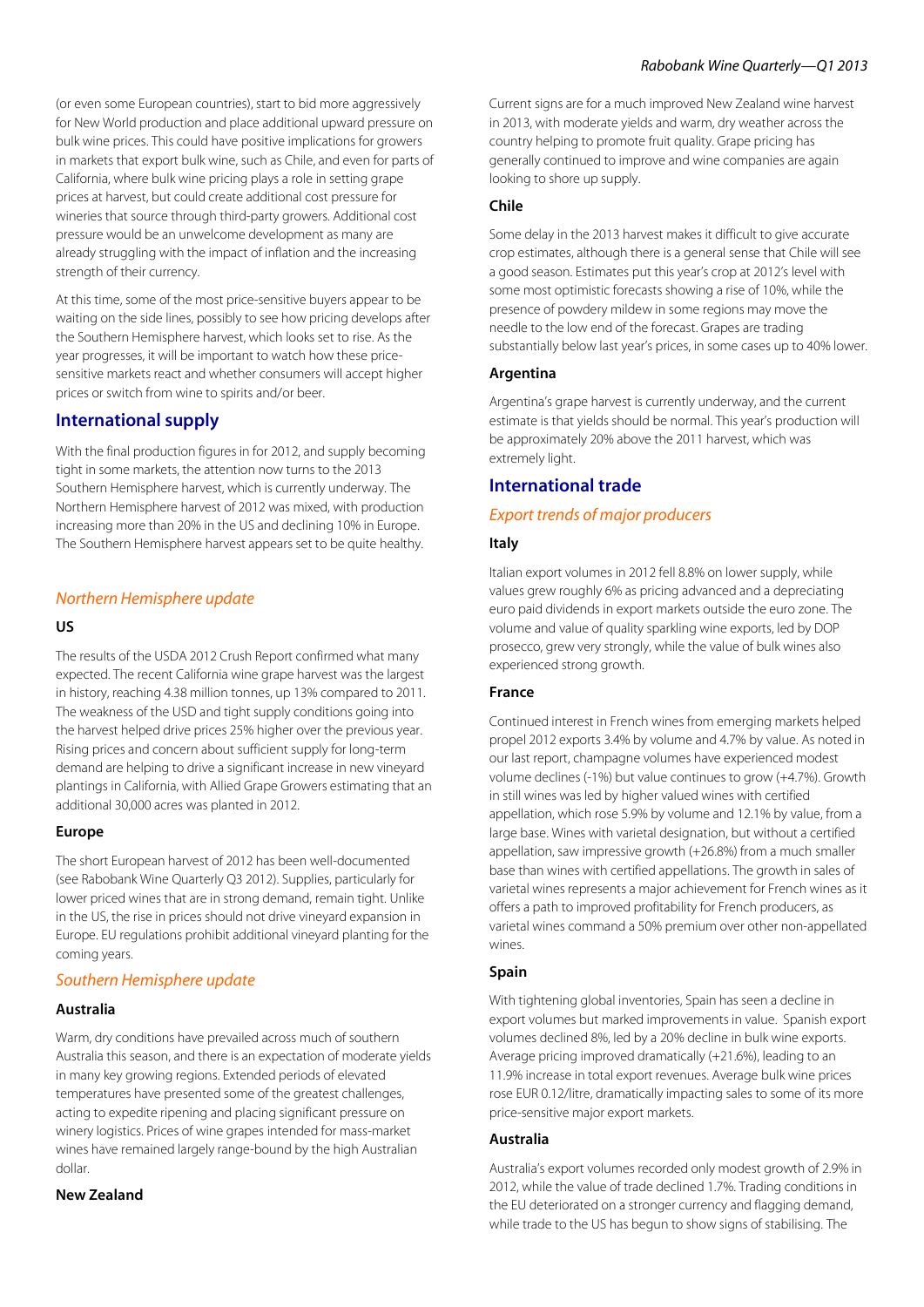rate of growth to China/Hong Kong has begun to tail off somewhat, while pricing to this market has continued to improve.

## **New Zealand**

New Zealand export volumes grew 4.7% in 2012 and average pricing recovered somewhat in a difficult global trading environment. Shorter supplies have provided New Zealand wine producers with the opportunity to ration stock to higher value markets and restore some value to the supply chain in the face of a strong currency.

#### **Argentina**

Argentine wine export volumes grew 17% in 2012, while value grew only 10%. As wineries continue to grapple with the impact of inflation, bottled wine exports declined 2%, while bulk wine exports grew 58%. The US remains the major destination of Argentina's bottled varietal wine exports, comprising nearly 40% of exports in this category.

#### **Chile**

Chilean wine export volumes grew 12.8% in 2012, but as growth was led by sales of bulk wine, export values grew only 5.9%. The US is the largest importer of Chilean bulk wine, and bulk exports to the US grew 57% in 2012. China continues to gain importance as an export market, with exports growing 81% in 2012.. Unlike the US, China is showing solid growth in bottled wine imports and registered the most important growth in wines priced above USD 40/ bottle. Export volumes to the UK saw a slight decline (-5.5%), but average prices improved 2.7% as Chilean wineries are becoming more willing to sacrifice volumes in order to achieve more reasonable margins in the UK. Finally, it is worth noting that Spain entered the Chilean bulk wine market aggressively towards the end of 2012, importing 44 million litres of Chilean bulk in 2012—up from less than 100,000 litres in 2011.However, the quality of the imported bulk wine was likely somewhat suspect as it was sold at less than half the current average export price of Chilean bulk wine.

## **US**

Declining bulk wine exports to the UK and Italy led the 5% decline in US export volumes in 2012. Overall supplies in the US market were tight, and prices of available bulk wine were bid higher as wineries sought to secure supply for their domestic brands. In spite of the volume decline, export revenues grew 4%, led by the continued success of US wineries in the Canadian market at attractive prices.

## **South Africa**

South Africa's export volumes grew 17% in 2012, but the trend of bulk wine exports (+43.9%) taking share from bottled wine (-9.7%) accelerated, particularly in the second half of the year. Traditional importers of Spanish bulk wine sought alternative suppliers as Spanish bulk inventories tightened and prices began to rise. The UK (+43%) and particularly Russia (+344%) saw dramatic increases in imports of South African bulk wine. Although bulk wine exports continue to take share from bottled wine, growth in bottled wine exports to attractive markets such as Canada and the US are cause for optimism.

|  |  |  | Figure 4: Change in exports for key exporters, 2012 |  |
|--|--|--|-----------------------------------------------------|--|
|  |  |  |                                                     |  |

| Country         | Volume change<br>$(\% )$ | Value change<br>(% ) | Period of<br>measure |
|-----------------|--------------------------|----------------------|----------------------|
| France          | 3.4                      | 8.5                  | Jan-Dec              |
| Spain           | -8                       | 11.9                 | Jan-Dec              |
| Italy           | $-8.8$                   | 6.0                  | Jan-Dec              |
| $\overline{US}$ | $-5$                     | 4                    | Jan-Dec              |
| Australia       | 2.9                      | $-17$                | Jan-Dec              |
| Argentina       | 16.4                     | 10                   | Jan-Dec              |
| Chile           | 12.8                     | 5.9                  | Jan-Dec              |
| New Zealand     | 4.7                      | 7.2                  | Jan-Dec              |
| South Africa    | 16.7                     | na                   | Jan-Dec              |
|                 |                          |                      |                      |

Note: Value changes in local currencies

Source: Australian Wine and Brandy Corp, 'The Gomberg-Fredrikson Report', Instituto Nacional de Vitivincultura (Arg.), Observatorio Español del Mercado de Vino, South African Wine Industry Informatino System, Unione Italiana Vini, Federation deExportateurs de Vin e Spiritueux, Wines of Chile, New Zealand Wine Growers, 2012

## *US import trends*

Total US wine imports rose 15% in 2012 as the growth in bulk imports more than compensated for minor declines in bottled wine imports (*see Figure 5*).

The decline in bottled wine imports (-2%) was led by an 8% drop in imports from Australia, in addition to modest declines from Italy (- 1%). Imports of French bottled wine saw a marked improvement in both volume (+7%) and value (+14%), but still have not returned to their peak levels reached in 2007. Although Argentine bottled wine import volumes declined (-5%), revenues improved as sales of higher priced Malbec continue to enjoy strong success in the US market.

Concern about tightening domestic supplies contributed to strong growth in bulk wine imports (+71%), led by Chile (+94%), Argentina (+68%) and Australia (+68%). Anecdotal evidence suggests that a growing portion of the bulk imports, particularly from Chile and Argentina, are due to brand owners bottling in-market, though this is difficult to quantify.

Figure 5: US imports by country of origin, Jan 2012-Dec วกับว

| ∠∪⊥∠        |                        |                |                              |                |  |  |  |
|-------------|------------------------|----------------|------------------------------|----------------|--|--|--|
|             | Value (USD<br>million) | Change<br>(% ) | Volume<br>(million<br>cases) | Change<br>(96) |  |  |  |
| Italy       | 1,505                  | $-1$           | 32.8                         | 1              |  |  |  |
| France      | 1,347                  | 10             | 12.6                         | 14             |  |  |  |
| Spain       | 326                    | 7              | 9.8                          | 12             |  |  |  |
| Australia   | 531                    | $-4$           | 22.7                         | 11             |  |  |  |
| New Zealand | 247                    | 25             | 4.5                          | 25             |  |  |  |
| Chile       | 341                    | 17             | 18.1                         | 39             |  |  |  |
| Argentina   | 402                    | 18             | 19.2                         | 33             |  |  |  |
| World total | 5,135                  | 5              | 133.8                        | 15             |  |  |  |
|             |                        |                |                              |                |  |  |  |

Source**: '**The Gomberg-Fredrikson Report', 2013

## *Bulk wine pricing*

International bulk wine prices have had a bumpy ride over the past year. California bulk prices continue to moderate but are still well above previous levels. Prices in Italy and Spain also remain strong, though Spain is reporting some minor pricing moderation to try to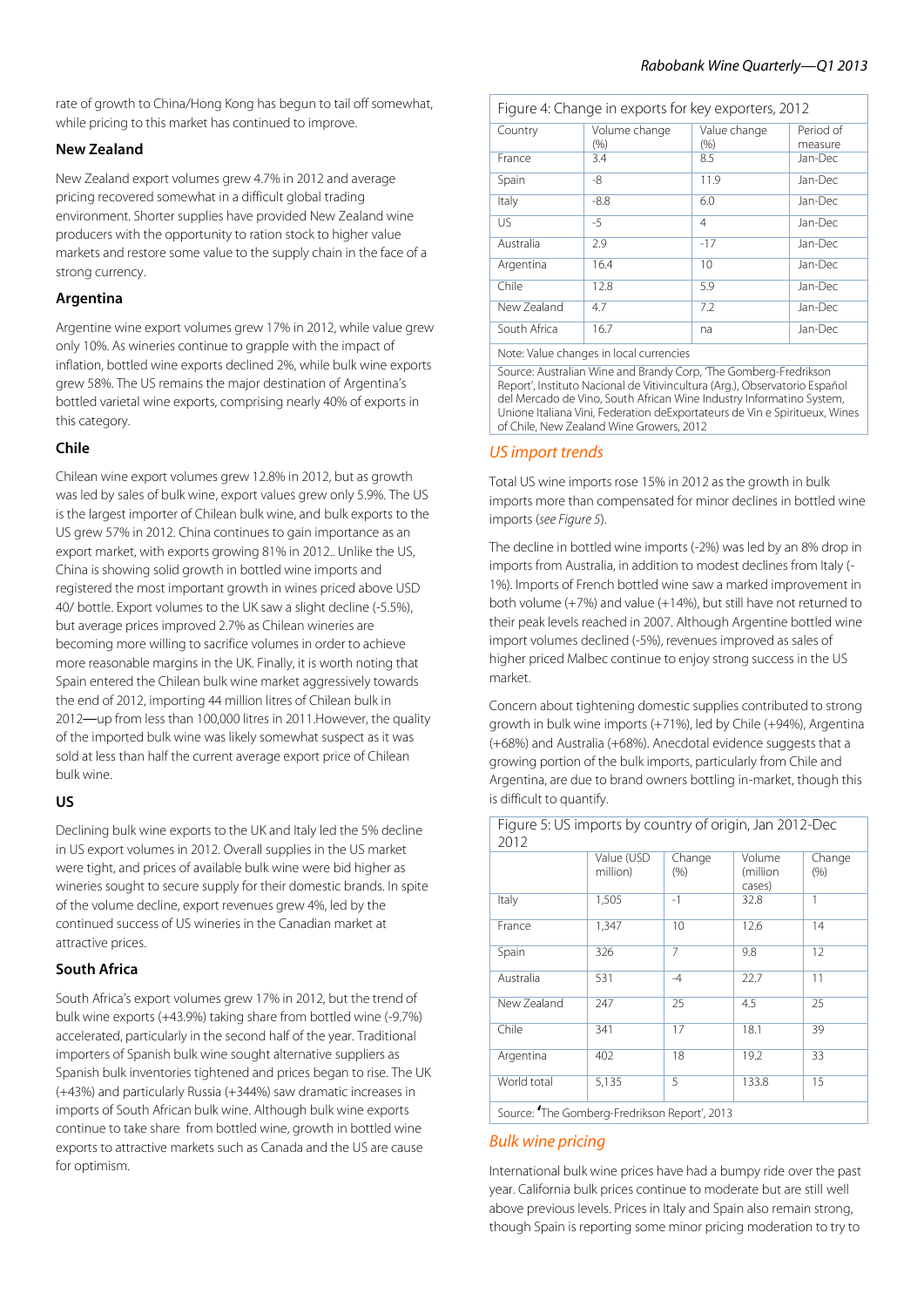regain some of the volumes lost to the rapid price increases. Chilean bulk prices have seen steady moderation, and the prospect of a large 2013 harvest is expected to continue moderating prices (*see Figures 6-8*).

Tightening global inventories may lead to increased interest in Chilean production, but the cost of Chilean bulk wine will place limitations on interest from the most price-sensitive buyers.







**Key currency forecasts**

The value of the euro continues to face short-term pressure from crises in various ailing corners of the EU. However the currency is forecast to recover somewhat against key crosses over a 12-month view as recovery gradually takes shape. Across the Atlantic, the looming prospect of further public sector spending cuts in the US, and their negative impact on growth in 2013, is expected to support the case for current quantitative easing measures and see the value of the US dollar weaken against the major wine currencies over the outlook period (*see Figure 9*).